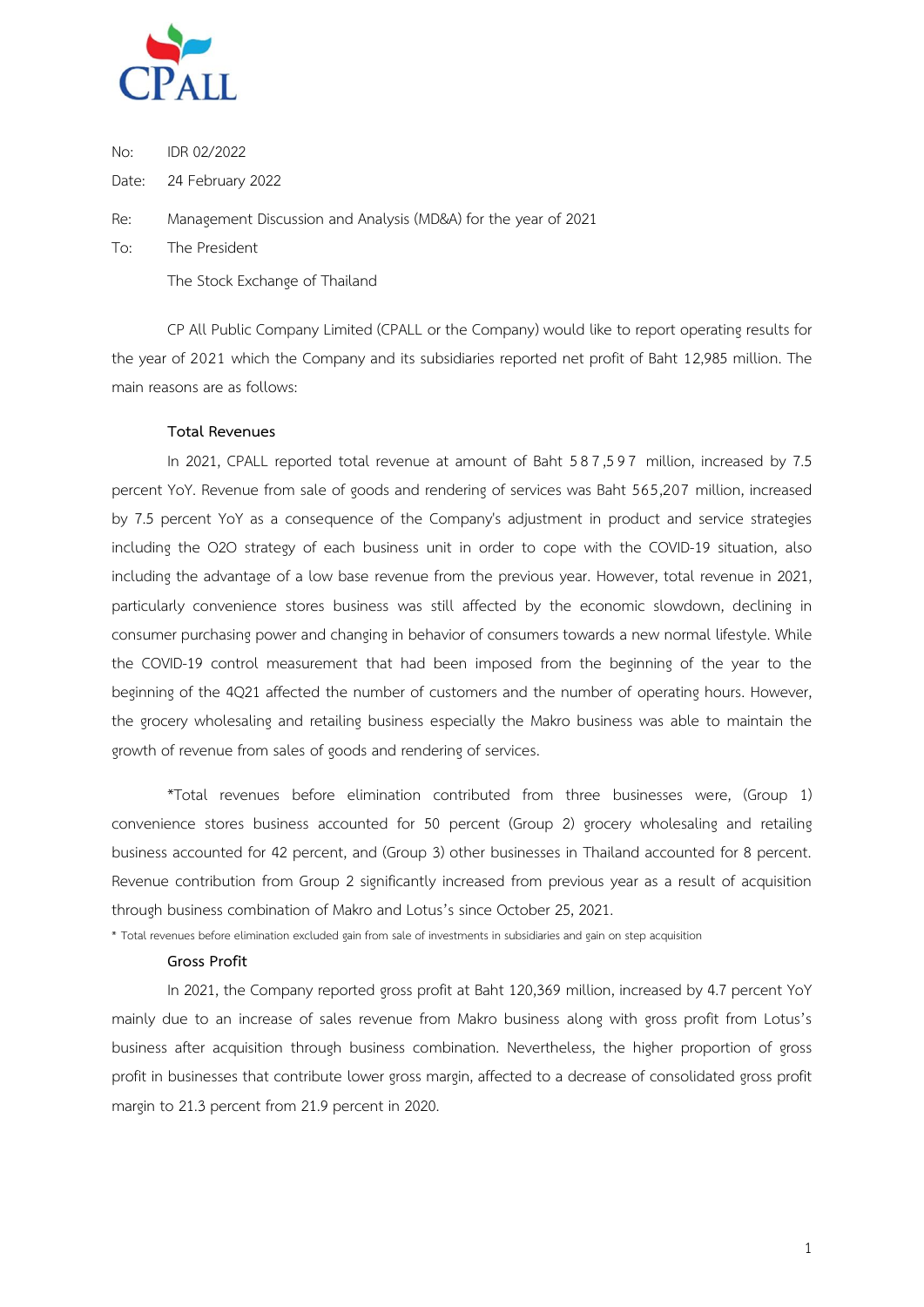

### **Distribution Costs and Administrative Expenses and Other Expenses**

In 2021, the Company reported distribution costs and administrative expenses and other expenses at total amount of Baht 124,026 million, increased by 15 percent YoY which mainly from impairment for loss on intangible assets other than goodwill at amount of Baht 7,159 million. While distribution costs and administrative expenses were controlled under the current situation. Details of distribution costs and administrative expenses were as follows:

Distribution costs were Baht 97,680 million, increased by 6.7 percent YoY mainly due to acquisition through business combination. The core expenses consisted of employee benefits, promotional expenses, store management fee, utilities and depreciation expenses. However, distribution costs for conveniences store business and Makro business were similar to previous year as a result of stringent cost control and continually reduce unnecessary expenses together with the strong purpose to expand store in potential areas to achieve long term goals.

Administrative expenses were Baht 19,186 million, increased by 12.8 percent YoY. Apart from acquisition through business combination, an increased administrative expenses consisted of employee benefits, transaction fees and other fee. For the Company, core expense that increased was employee benefits as the Company has a policy to keep employees safe during the COVID-19 outbreak, including store employees and employees in the distribution center, including further cost to maintain or clean the store and distribution center for the safety of employees and customers.

| Costs and Expenses<br>FY2021             |        |
|------------------------------------------|--------|
| Employee Benefits                        | 27.9%  |
| Store management fees                    | 14.7%  |
| Rental and depreciation and amortization | 17.2%  |
| Advertising and sale promotion           | 12.3%  |
| Utilities and others                     | 27.9%  |
| Total                                    | 100.0% |

### **Profit Before Tax and Net Profit**

In 2021, profit before tax was Baht 12,577 million, decreased by 34.7 percent YoY and reported Net Profit at amount of Baht 12,985 million, decreased by 19.4 percent YoY as operations continually affected by economic activities. In addition, CPALL recorded a share of loss of associates and joint ventures under the equity method of Baht 226 million (before entire business transfer transaction), also reported an increased finance costs from Lotus's acquisition since the end of 2020. Furthermore, in the middle of 2021, the Company issued Thai Baht bonds with fixed interest rates to repay loans from financial institutions before maturity in order to mitigate foreign currency risk and interest rate risk and reduce some interest burden. For earnings per share according to the consolidated financial statements in 2021, it amounted to 1.33 baht.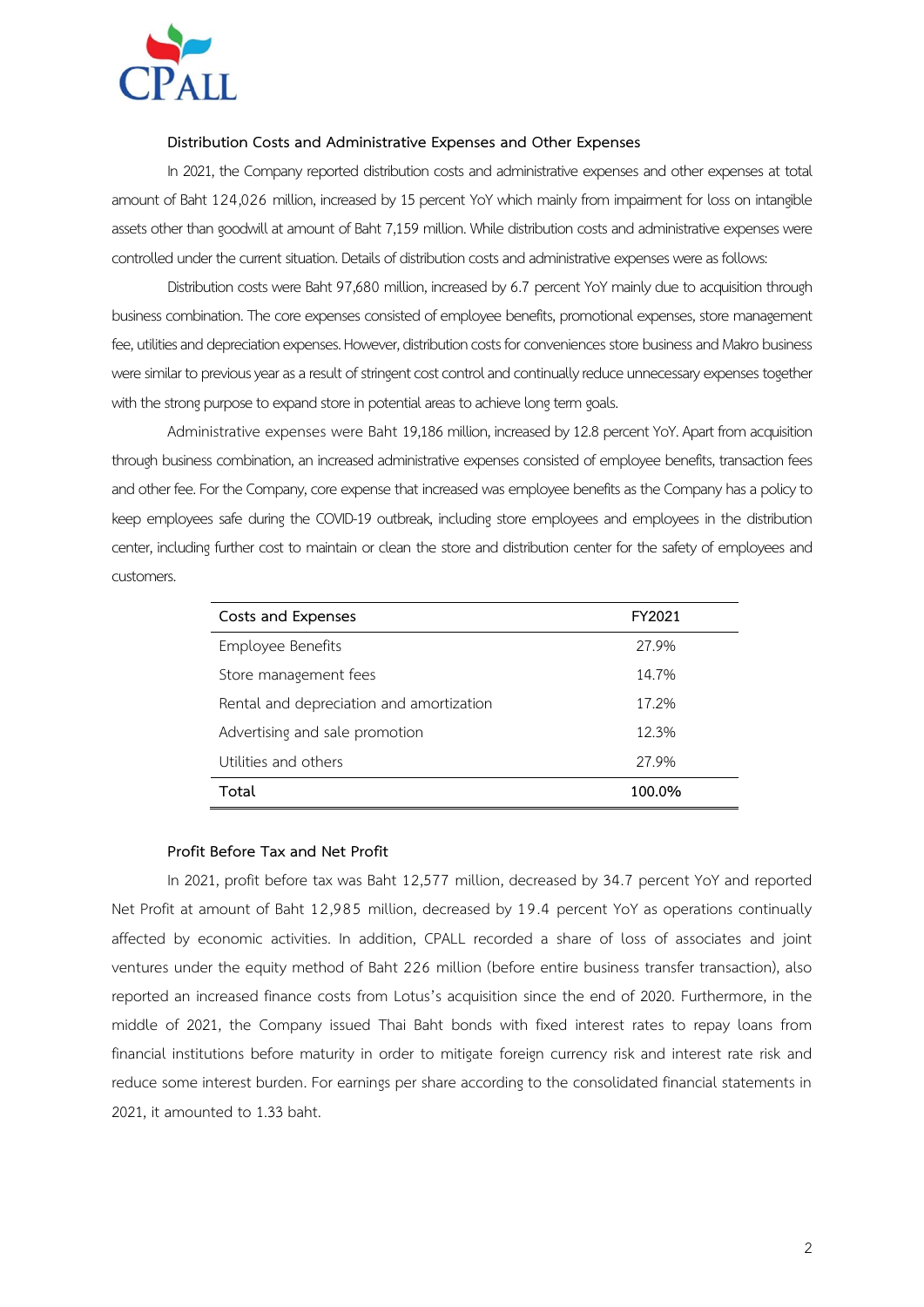

For Retail and Mall rental business, namely C.P. Retail Holding Company Limited (Lotus's), the Company acquired this business at the end of 2020 by holding 40 percent stake, resulted in Lotus' status as an associate of the Company. However, in 2021, the Company has internally restructured by the Company's shareholders approved Siam Makro Public Company Limited (Makro) (a direct subsidiary of the Company) to enter into entire business transfer of Lotus's in October 2021. After the completion of the above transaction, Lotus's became a direct subsidiary of Makro and an indirect subsidiary of the Company.

In December 2021, Makro issued and offered newly issued ordinary shares to the public, at the same time the Company also offered a portion of the ordinary shares in Makro which are held by the Company to the public. After the completion of this transaction, shareholding portion of the Company in Makro decreased to 59.92 percent, which resulted in an increase in non-controlling interests.

\*Proportion of profit before finance costs and tax expense before elimination contributed from three major businesses, included (Group 1) convenience stores business accounted for 55 percent (Group 2) grocery wholesaling and retailing business accounted for 33 percent, and (Group 3) other businesses in Thailand accounted for 12 percent. The proportion of Group 2 increased from previous year mainly from profit growth of Makro business together with acquisition through business combinationin this year. \* Profit before Finance costs and Tax Expense before Elimination excluded gain from sale of investments in subsidiaries and gain on step acquisition

# **Operating Results by Business Segments Convenience Stores Business**

In 2021, CPALL continued to expand "7-Eleven" stores to serve convenience to all communities in Bangkok and provincial areas. The new stores were in various store types including corporate, store business partner (SBP) and sub-area, where some were stand-alone stores and other were in PTT gas stations. The Company has planned to open 700 new stores per year, which during 2021 CPALL has successfully opened 702 new stores. At the end of 2021, CPALL operated 13,134 stores nationwide, which consisted of 6,280 corporate stores (48 percent of total stores), increased by 595 stores, 6,020 SBP stores (46 percent of total stores), increased by 101 stores, and 834 sub-area stores (6 percent of total stores), and increased by 6 stores.

Regarding products and services, CPALL strived to become "All Convenience" with the continuous improvement in food and beverages and new products which has received great feedback from customers who looking for convenience, fast and value of products. In 2021, food and beverage products accounted for 73.7 percent of sales mix, while non-food items (excluding phone cards) accounted for 26.3 percent. The sales mix from both groups was similar to the previous year. The proportion of food and beverage products increased from the previous year due to the changing behavior of consumers, included the launch of new products along with the promotion of the food and beverage group which can attract more customers.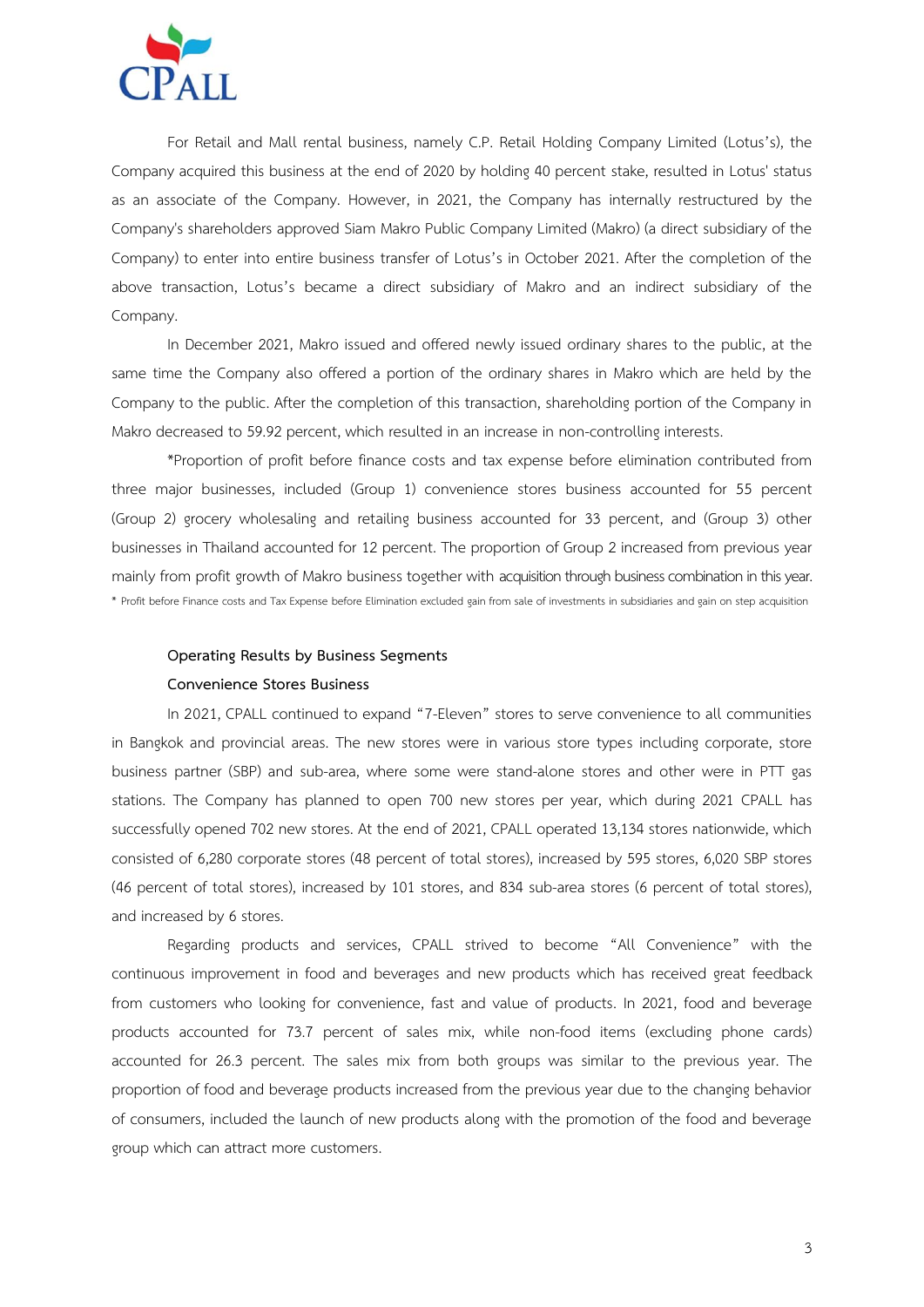

In 2021, the convenience store business had total sales revenue and service income of Baht 290,228 million, decreased by Baht 10,477 million or 3.5 percent YoY. In 2021, SSSG was at -6.7 percent with average sales per store per day at amount of Baht 65,928, along with average spending per ticket at Baht 82 and there were 805 customers per store per day. Nevertheless, COVID-19 pandemic still had an impact on the changes of consumer behavior. In the midst of these changes, the convenience store business has been proactive in transforming its business strategy in order to maintain existing customer base and to expand to new customer base by launching new products and offering attractive promotions as well as adding distribution channels. 7-Eleven products can now be accessed through different channels and platforms under the concept of a convenient. Customer can access through physical stores, vending machine, as well as online platform i.e. 7-delivery application which is an on-demand delivery and ALL Online, department store near your place, also ShopAt 24, all of online channels were offered customers with alternative option to order and deliver products to the destination according to the customer's choice. This strategy has been well received from existing and new customers.

Convenience stores business reported gross profit at amount of Baht 79,450 million, decreased by Baht 4,274 million or 5.1 percent YoY. Gross profit margin was at 27.4, decreased from 27.8 in previous year which mainly from a decreased proportion of high margin products and the economies of scale at the distribution centers were reduced due to the decrease in sales according to the situation.

Meantime, other income of the convenience stores business was at Baht 20,806 million, slightly increased by Baht 234 million or 1.1 percent YoY mainly due to an increase of number of store.

In addition, convenience stores business recognized gain from sale of investments in subsidiaries at amount of Baht 1,711 million, consisted of gain from sale of investment in ALL Now Management Company Limited and gain from Makro's public offering transaction at the end of 2021.

Distribution cost and administrative expenses were Baht 90,436 million, increased by Baht 1,302 million or 1.5 percent YoY. However, the company still put best effort to control expenses tightly and to be efficient as possible. This year, the company expanded 7-Eleven stores at 702 stores and increased more channels for customers to access products and services. In accordance with the existing pandemic situation in 2021, the Company had a further cost to ensure the safety of employees in all sectors as mentioned above.

Therefore, convenience stores business reported operating profit of Baht 1 9 ,221 million, a decrease of 14.2 percent YoY, and a net profit of Baht 9,032 million, a decrease of 36.8 percent YoY.

#### **Other Businesses**

Other businesses comprise of bill payment services, banking agents, manufacturing and sale of ready-to-eat food, distribution and maintenance of retail equipment and other businesses that mainly support the convenience stores business. The Company proactive to develop new innovations to be more in line with the needs of customers both products and services that offer to customers within 7- Eleven stores, as well as the development of new channels and distribution models such as e-commerce,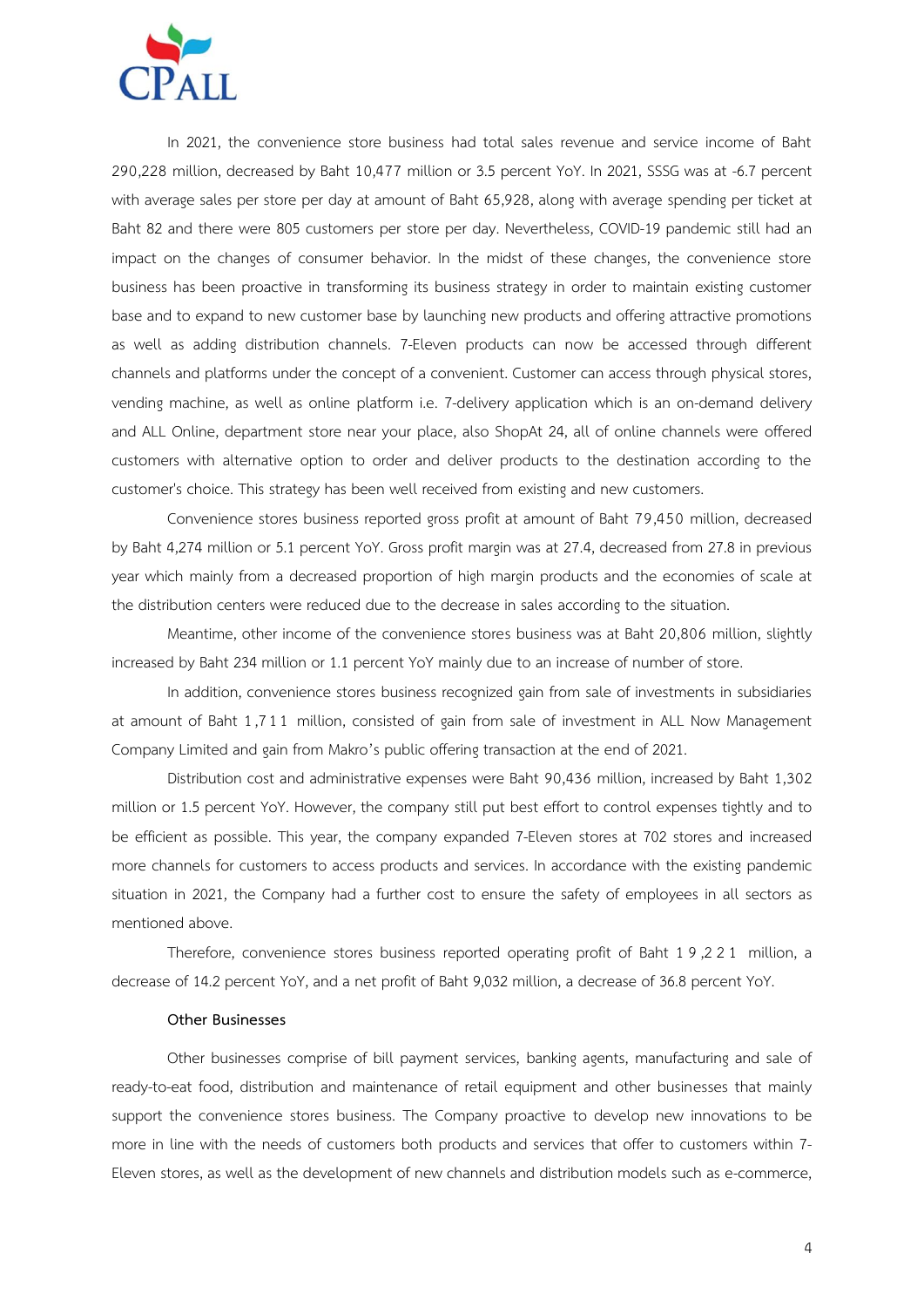

which help customers to be more convenient and generate revenue growth for the Company in the future.

In 2021, other businesses reported profit before tax at Baht 3,355 million, decreased 26.2 percent YoY mainly due to economies of scale and an incremental cost of maintaining business continuity, together with an increase in distribution costs and administrative expenses due to the cost of ensuring the safety of employees in pandemic situation.

### **Grocery Wholesaling and Retailing businesses**

In 2021, Grocery Wholesaling and Retailing businesses reported profit before tax at Baht 8,322 million, increased by 3.4 percent YoY mainly from acquisition of Retail and Mall rental businesses, together with the increased sales revenue and efficient cost control of Makro business. (Note: investors can find additional details in MD&A for the year 2021 of Siam Makro)

As at December 31, 2021, CPALL's net debt to adjusted equity according to definition of bond covenants was at 0.90 times, decreased from 1.62 times in previous year as the Company had a significantly increase of non-controlling interests. CPALL is obligated to comply with bond covenants with net debt to equity ratio a based on the consolidated financial statements for the period ended 31 December of each year, which covenants is 2:1.